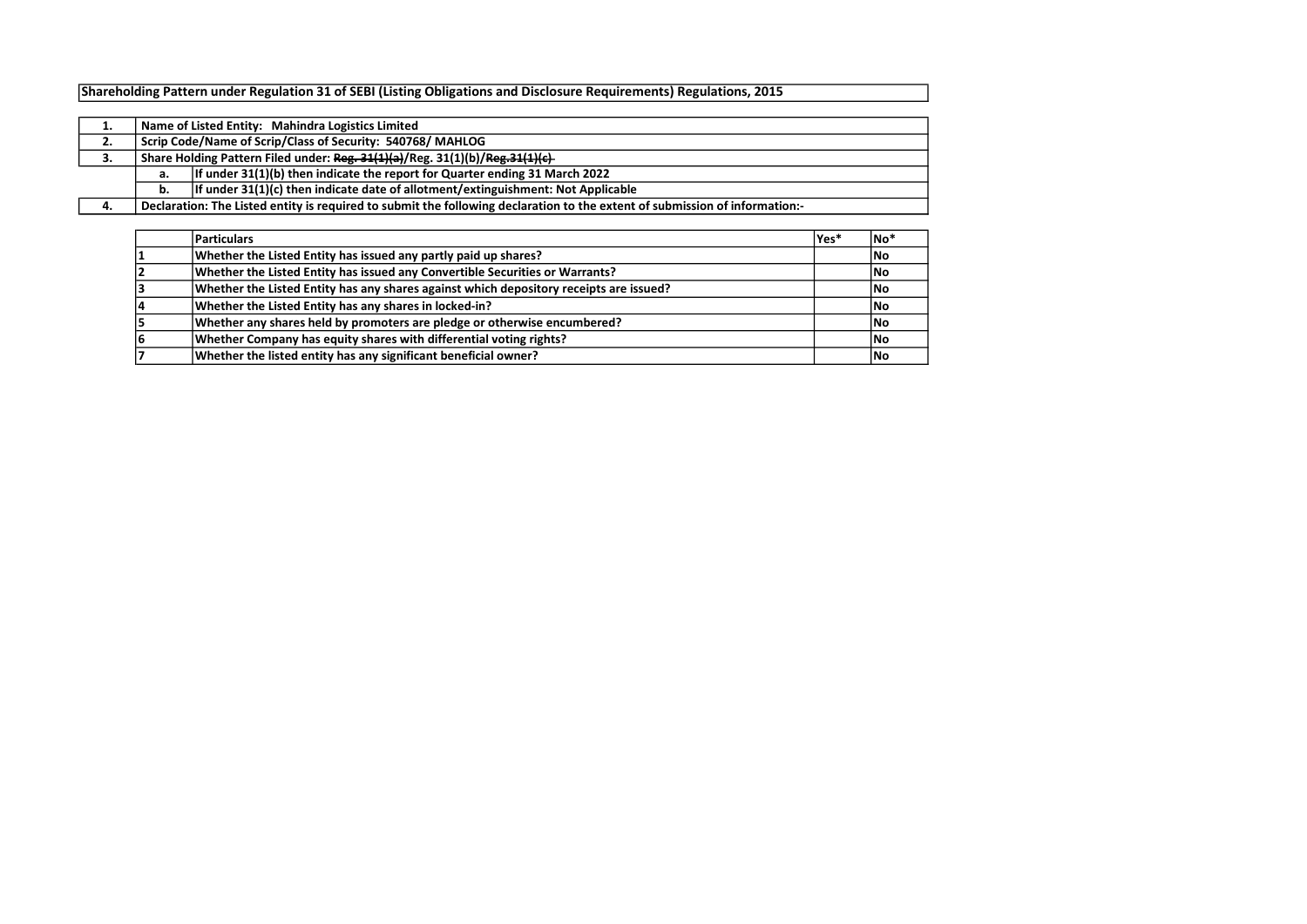Mahindra Logistics Limited Table I - Summary Statement holding of specified securities

|      |                                      |                 |                         |             |                             |                   |                                                            |                                            |                   |                  |                       |                             |                                |                     |              | <b>Number of Shares</b> |                      |                               |
|------|--------------------------------------|-----------------|-------------------------|-------------|-----------------------------|-------------------|------------------------------------------------------------|--------------------------------------------|-------------------|------------------|-----------------------|-----------------------------|--------------------------------|---------------------|--------------|-------------------------|----------------------|-------------------------------|
|      |                                      |                 |                         |             |                             |                   |                                                            | Number of Voting Rights held in each class |                   |                  |                       |                             |                                | Number of Locked in |              |                         | pledged or otherwise |                               |
|      |                                      |                 |                         |             |                             |                   |                                                            | of securities                              |                   |                  |                       | No. of Shares<br>Underlying | Shareholding, as a %           | shares              |              | encumbered              |                      |                               |
|      |                                      |                 |                         |             |                             |                   |                                                            |                                            |                   |                  |                       | Outstanding                 | assuming full                  |                     |              |                         |                      |                               |
|      |                                      |                 |                         |             | No. of Partly No. of shares |                   |                                                            |                                            |                   |                  |                       | convertible                 | conversion of                  |                     |              |                         |                      |                               |
|      |                                      | Nos. of         | No. of fully            | paid-up     | underlying                  |                   | Shareholding as a % No of Voting Rights<br>of total no. of |                                            |                   |                  | Total as a securities |                             | convertible securities (       |                     | As a % of    |                         | As a % of            | Number of equity              |
|      |                                      | <b>Ishareh</b>  | paid up equity   equity |             | Depository                  | Total nos.        | shares (calculated as Class eg:                            |                                            |                   |                  | % of                  | lincluding                  | as a percentage of             |                     | total Shares |                         |                      | total Shares   shares held in |
|      |                                      | <b>l</b> olders | shares held             | shares held |                             |                   |                                                            |                                            |                   |                  | $(A+B+C)$             |                             |                                |                     |              |                         |                      | dematerialised form           |
|      | Category Category of shareholder     |                 |                         |             | Receipts                    | shares held       | per SCRR, 1957)                                            |                                            | Class eg: y Total |                  |                       | <b>Warrants</b> )           | diluted share capital) No. (a) |                     | held(b)      | No. (a)                 | held(b)              |                               |
|      |                                      |                 |                         |             |                             | (VII) = (IV)+(V)+ | (VIII) As a % of                                           |                                            |                   |                  |                       |                             | $(XI) = (VII)+(X) As a % of$   |                     |              |                         |                      |                               |
|      | (III)                                | (III)           | (IV)                    | (V)         | (VI)                        | (VI)              | $(A+B+C2)$                                                 |                                            | (IX)              |                  |                       | (X)                         | $(A+B+C2)$                     |                     | (XII)        |                         | (XIII)               | (XIV)                         |
| (A)  | <b>Promoter &amp; Promoter Group</b> |                 | 41812257                |             |                             | 41812257          | 58.1763                                                    | 41812257 0                                 |                   | 41812257 58.1763 |                       |                             | 58.1763                        |                     | 0.0000       |                         | 0.0000               | 41812257                      |
| (B)  | Public                               | 59136           | 30059361                |             |                             | 30059361          | 41.8237                                                    | 30059361 0                                 |                   | 30059361 41.8237 |                       |                             | 41.8237                        |                     | 0.0000       | <b>INA</b>              | <b>NA</b>            | 30059354                      |
| (C)  | Non Promoter - Non Public            |                 |                         |             |                             |                   |                                                            |                                            |                   |                  |                       |                             |                                |                     | 0.0000       | <b>NA</b>               | <b>INA</b>           |                               |
| (C1) | <b>Shares Underlying DRs</b>         |                 |                         |             |                             |                   | 0.0000                                                     |                                            |                   |                  | 0.0000                |                             | 0.0000                         |                     | 0.0000       | <b>NA</b>               | <b>INA</b>           |                               |
| (C2) | <b>Shares Held By Employee Trust</b> |                 |                         |             |                             |                   | 0.0000                                                     |                                            |                   |                  | 0.0000                |                             | 0.0000                         |                     | 0.0000       | <b>NA</b>               | <b>NA</b>            |                               |
|      | Total                                | 59138           | 71871618                |             |                             | 71871618          | 100.0000                                                   | 71871618 0                                 |                   |                  | 71871618 100.0000     |                             | 100.0000                       |                     | 0.0000       |                         | 0.0000               | 71871611                      |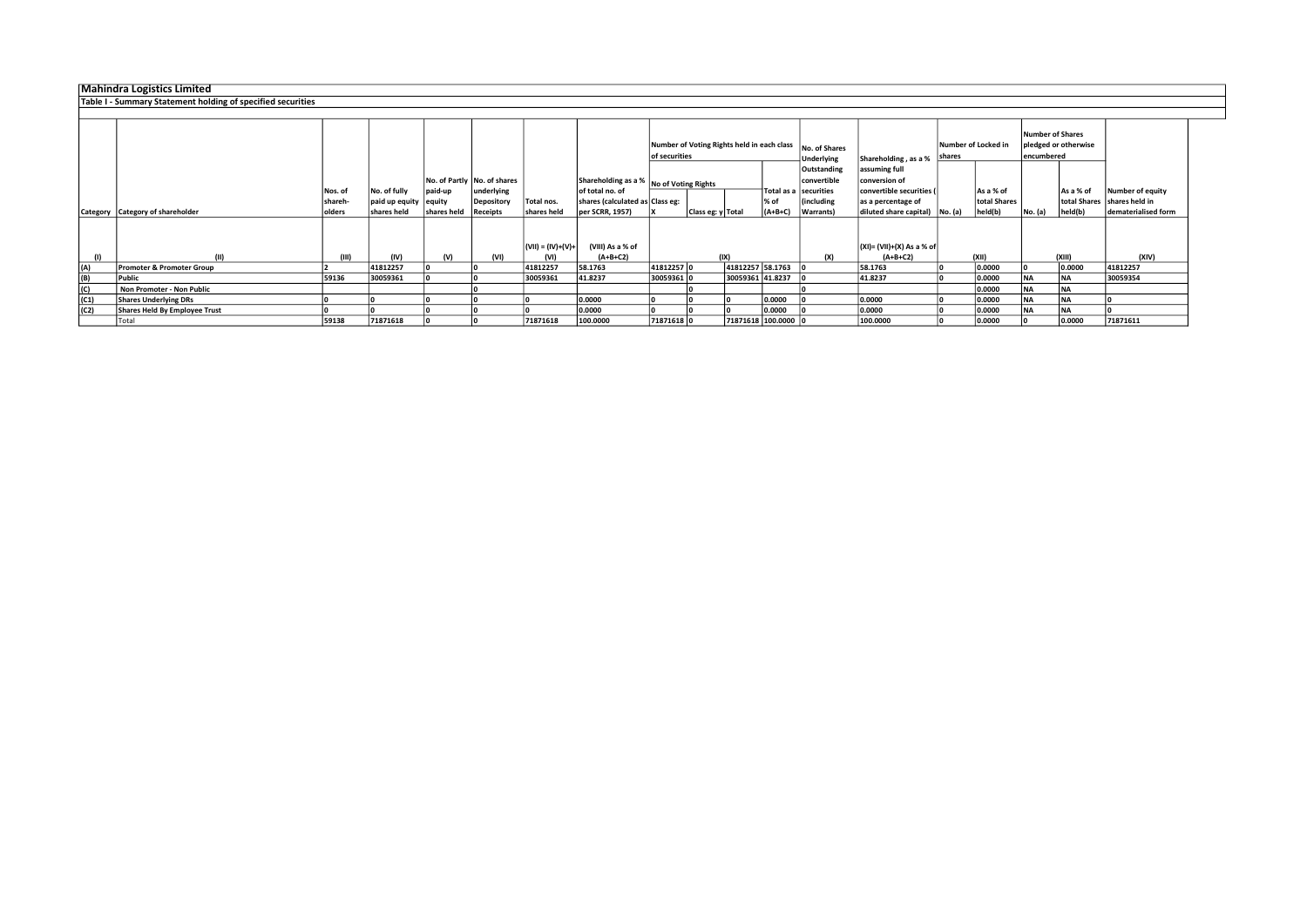| <b>Mahindra Logistics Limited</b> |                                                                                      |                                  |            |              |                                              |                                      |                             |                              |                                                          |                     |           |                                                          |                 |                                                        |                                                                                |         |                           |                                       |                           |                                    |
|-----------------------------------|--------------------------------------------------------------------------------------|----------------------------------|------------|--------------|----------------------------------------------|--------------------------------------|-----------------------------|------------------------------|----------------------------------------------------------|---------------------|-----------|----------------------------------------------------------|-----------------|--------------------------------------------------------|--------------------------------------------------------------------------------|---------|---------------------------|---------------------------------------|---------------------------|------------------------------------|
|                                   | Table II - Statement showing shareholding pattern of the Promoter and Promoter Group |                                  |            |              |                                              |                                      |                             |                              |                                                          |                     |           |                                                          |                 |                                                        |                                                                                |         |                           |                                       |                           |                                    |
|                                   |                                                                                      |                                  |            |              |                                              |                                      |                             |                              |                                                          |                     |           |                                                          |                 |                                                        |                                                                                |         |                           |                                       |                           |                                    |
|                                   |                                                                                      |                                  |            |              |                                              |                                      |                             |                              |                                                          |                     |           | Number of Voting Rights held in each class of securities |                 | No. of Shares<br>Underlying                            | Shareholding, as a %                                                           | shares  | Number of Locked in       | <b>Number of Shares</b><br>encumbered | pledged or otherwise      |                                    |
|                                   |                                                                                      |                                  |            |              | No. of fully<br>Nos. of share-paid up equity | Partly paid- underlying<br>up equity | No. of shares<br>Depository | Total nos.                   | Shareholding %<br>calculated as per<br>SCRR. 1957 As a % | No of Voting Rights | Class eg: |                                                          | Total as a % of | Outstanding<br>convertible<br>securities<br>(including | assuming full<br>conversion of<br>convertible securities<br>as a percentage of |         | As a % of<br>total Shares |                                       | As a % of<br>total Shares | Number of equity<br>shares held in |
|                                   | <b>Category &amp; Name of the shareholders</b>                                       | <b>Entity Type</b>               | PAN        | holders      | shares held                                  | shares held Receipts                 |                             | shares held                  | of (A+B+C2)                                              | Class eg: X         |           | Total                                                    | $(A+B+C)$       | Warrants)                                              | diluted share capital)                                                         | No. (a) | held(b)                   | No. (a)                               | held(b)                   | dematerialised form                |
|                                   | (1)                                                                                  |                                  | (11)       | (III)        | (IV)                                         | (V)                                  | (VI)                        | $(VII) =$<br>$(IV)+(V)+(VI)$ | (VIII) As a % of<br>$(A+B+C2)$                           |                     |           | (IX)                                                     |                 | (X)                                                    | (XI)= (VII)+(X) As a % of<br>$(A+B+C2)$                                        |         | (XII)                     |                                       | (XIII)                    | (XIV)                              |
|                                   | Indian                                                                               |                                  |            |              |                                              |                                      |                             |                              |                                                          |                     |           |                                                          |                 |                                                        |                                                                                |         |                           |                                       |                           |                                    |
| (a)                               | Individuals / Hindu Undivided Family                                                 |                                  |            |              |                                              |                                      |                             |                              | 0.0000                                                   |                     |           |                                                          | 0.0000          |                                                        | 0.0000                                                                         |         | 0.0000                    |                                       | 0.0000                    |                                    |
| (b)                               | <b>Central Government / State Government(s)</b>                                      |                                  |            | ١n           |                                              |                                      |                             |                              | 0.0000                                                   |                     | ١n        |                                                          | 0.0000          |                                                        | 0.0000                                                                         |         | 0.0000                    |                                       | 0.0000                    |                                    |
| (c)                               | <b>Financial Institutions / Banks</b>                                                |                                  |            |              |                                              |                                      |                             |                              | 0.0000                                                   |                     |           |                                                          | 0.0000          |                                                        | 0.0000                                                                         |         | 0.0000                    |                                       | 0.0000                    |                                    |
| (d)                               | Any Other (Specify)                                                                  |                                  |            |              | 41812257                                     |                                      |                             | 41812257                     | 58.1763                                                  | 41812257            |           | 41812257                                                 | 58.1763         |                                                        | 58.1763                                                                        |         | 0.0000                    |                                       | 0.0000                    | 41812257                           |
|                                   | <b>Bodies Corporate</b>                                                              |                                  |            |              | 41812257                                     |                                      |                             | 41812257                     | 58.1763                                                  | 41812257            |           | 41812257                                                 | 58.1763         |                                                        | 58.1763                                                                        |         | 0.0000                    |                                       | 0.0000                    | 41812257                           |
|                                   | Mahindra & Mahindra Limited                                                          | Promoter                         | AAACM3025E |              | 41812157                                     |                                      |                             | 41812157                     | 58.1762                                                  | 41812157            |           | 41812157                                                 | 58.1762         |                                                        | 58.1762                                                                        |         | 0.0000                    |                                       | 0.0000                    | 41812157                           |
|                                   | Mahindra Engineering And Chemical Products Limited                                   | Promoter Group Entity AAACM5764A |            |              | 100                                          |                                      |                             | 100                          | 0.0001                                                   | 100                 |           | 100                                                      | 0.0001          |                                                        | 0.0001                                                                         |         | 0.0000                    |                                       | 0.0000                    | 100                                |
|                                   | Partners Enterprise (Trustees-Parag Shah & others)                                   | Promoter Group Entity AADTM5422D |            |              |                                              |                                      |                             |                              |                                                          |                     |           |                                                          |                 |                                                        |                                                                                |         |                           |                                       |                           |                                    |
|                                   | Sub Total (A)(1)                                                                     |                                  |            | $\mathsf{L}$ | 41812257                                     |                                      |                             | 41812257                     | 58.1763                                                  | 41812257            |           | 41812257                                                 | 58.1763         |                                                        | 58.1763                                                                        |         | 0.0000                    |                                       | 0.0000                    | 41812257                           |
|                                   | Foreign                                                                              |                                  |            |              |                                              |                                      |                             |                              |                                                          |                     |           |                                                          |                 |                                                        |                                                                                |         |                           |                                       |                           |                                    |
| (a)                               | Individuals (Non-Resident Individuals / Foreign Individuals)                         |                                  |            |              |                                              |                                      |                             |                              | 0.0000                                                   |                     |           |                                                          | 0.0000          |                                                        | 0.0000                                                                         |         | 0.0000                    |                                       | 0.0000                    |                                    |
| (b)                               | Government                                                                           |                                  |            |              |                                              |                                      |                             |                              | 0.0000                                                   |                     |           |                                                          | 0.0000          |                                                        | 0.0000                                                                         |         | 0.0000                    |                                       | 0.0000                    |                                    |
| (c)                               | <b>Institutions</b>                                                                  |                                  |            |              |                                              |                                      |                             |                              | 0.0000                                                   |                     |           |                                                          | 0.0000          |                                                        | 0.0000                                                                         |         | 0.0000                    |                                       | 0.0000                    |                                    |
|                                   | <b>Foreign Portfolio Investor</b>                                                    |                                  |            |              |                                              |                                      |                             |                              | 0.0000                                                   |                     |           |                                                          | 0.0000          |                                                        | 0.0000                                                                         |         | 0.0000                    |                                       | 0.0000                    |                                    |
| $\frac{d}{e}$                     | Any Other (Specify)                                                                  |                                  |            |              |                                              |                                      |                             |                              | 0.0000                                                   |                     |           |                                                          | 0.0000          |                                                        | 0.0000                                                                         |         | 0.0000                    |                                       | 0.0000                    |                                    |
|                                   | Sub Total (A)(2)                                                                     |                                  |            |              |                                              |                                      |                             |                              | 0.0000                                                   |                     |           |                                                          | 0.0000          |                                                        | 0.0000                                                                         |         | 0.0000                    |                                       | 0.0000                    |                                    |
|                                   | Total Shareholding Of Promoter And Promoter Group (A)=<br>$(A)(1)+(A)(2)$            |                                  |            |              | 41812257                                     |                                      |                             | 41812257                     | 58.1763                                                  | 41812257            |           | 41812257                                                 | 58.1763         |                                                        | 58.1763                                                                        |         | 0.0000                    |                                       | 0.0000                    | 41812257                           |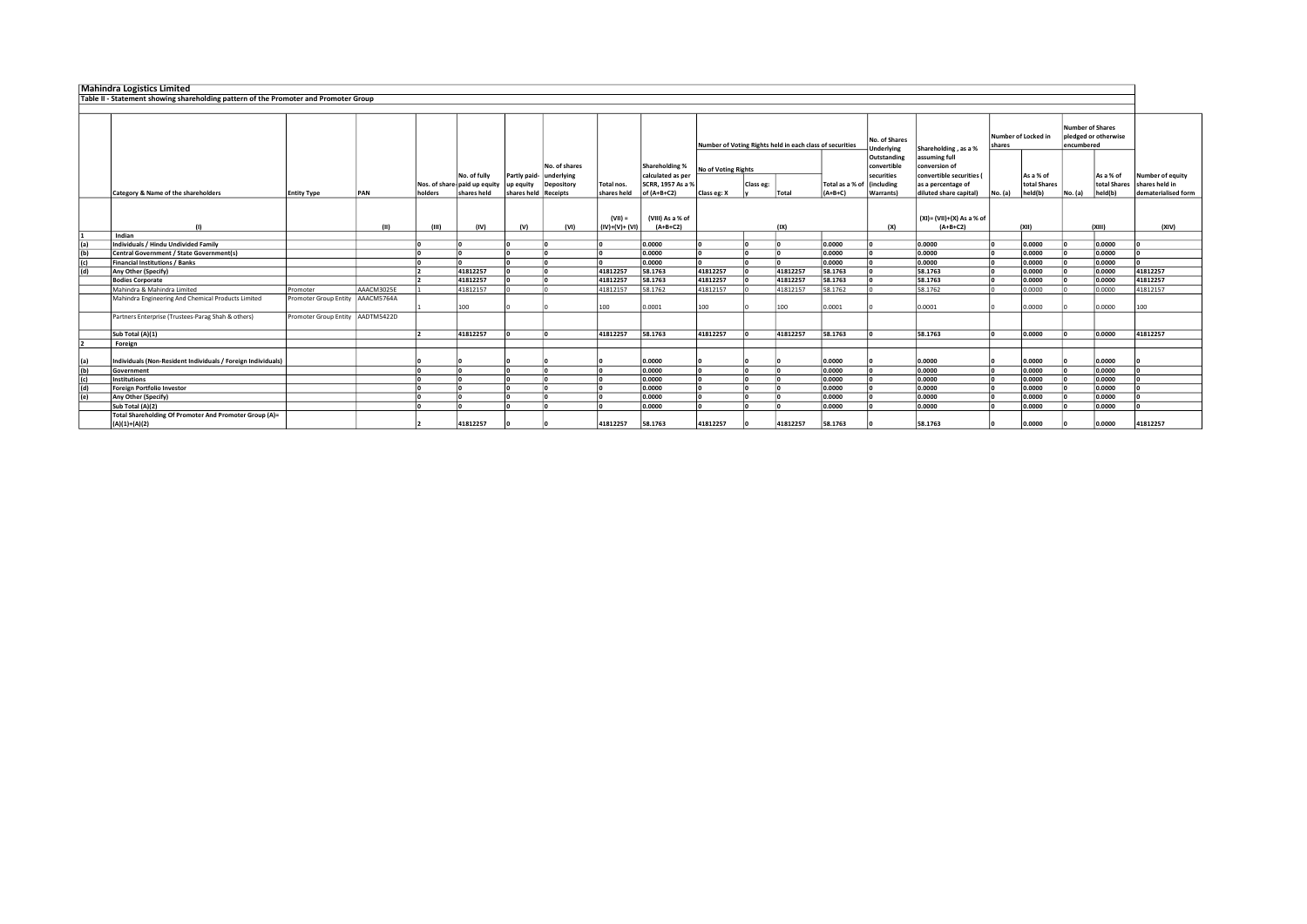| Mahindra Logistics Limited<br>Table III - Statement showing shareholding pattern of the Public shareholder                                                                                                                                                               |            |                         |                                               |                                      |                                           |                           |                                                          |                            |             |                                                          |                              |                                                   |                                                        |                            |                                   |                                                     |                                   |                                                             |
|--------------------------------------------------------------------------------------------------------------------------------------------------------------------------------------------------------------------------------------------------------------------------|------------|-------------------------|-----------------------------------------------|--------------------------------------|-------------------------------------------|---------------------------|----------------------------------------------------------|----------------------------|-------------|----------------------------------------------------------|------------------------------|---------------------------------------------------|--------------------------------------------------------|----------------------------|-----------------------------------|-----------------------------------------------------|-----------------------------------|-------------------------------------------------------------|
| Category & Name of the shareholders                                                                                                                                                                                                                                      | PAN        | Nos. of<br>shareholders | No. of fully paid<br>up equity shares<br>held | Partly paid-up<br>equity shares held | No. of shares<br>underlying<br>Depository | Total nos. shares<br>held | Shareholding %<br>calculated as per<br>SCRR, 1957 As a % |                            |             | Number of Voting Rights held in each class of securities |                              | No. of Shares<br><b>Underlying</b><br>Outstanding | Shareholding, as<br>a % assuming full<br>conversion of | Number of Locked in shares |                                   | Number of Shares pledged or<br>otherwise encumbered |                                   | <b>Jumber of equity</b><br>shares held in<br>dematerialised |
|                                                                                                                                                                                                                                                                          |            |                         |                                               |                                      | Receipts                                  |                           | of (A+B+C2)                                              | <b>No of Voting Rights</b> |             |                                                          | Total as a % of<br>$(A+B+C)$ | onvertible<br>securities<br>including             | convertible<br>securities (as a<br>percentage of       | No. (a)                    | As a % of total<br>Shares held(b) | No. (a)                                             | As a % of total<br>Shares held(b) |                                                             |
|                                                                                                                                                                                                                                                                          |            |                         |                                               |                                      |                                           |                           |                                                          | Class eg: X                | Class eg: y | Total                                                    |                              | <b>Warrants</b>                                   | diluted share<br>capital)                              |                            |                                   |                                                     |                                   |                                                             |
| (1)<br>Institutions                                                                                                                                                                                                                                                      | (II)       | (III)                   | (IV)                                          | (V)                                  | (VI)                                      |                           | (VII) = (IV)+(V)+ (VIII) As a % of                       |                            |             | (IX)                                                     |                              | (X)                                               | (XI)= (VII)+(X) As a                                   |                            | (XII)                             |                                                     | (XIII)                            | (XIV)                                                       |
| <b>Mutual Fund</b>                                                                                                                                                                                                                                                       |            |                         | 5081266                                       |                                      |                                           | 5081266                   | 7.0699                                                   | 5081266                    |             | 5081266                                                  | 7.0699                       |                                                   | 7.0699                                                 |                            | 0.0000                            | NA                                                  | NA                                | 5081266                                                     |
| Nippon Life India Trustee Ltd-A/C Nippon<br>India Multi Cap Fund, Small Cap Fund, Nifty<br>Small Cap 250 Index Fund                                                                                                                                                      | AAATR0090B |                         | 2918119                                       |                                      |                                           | 2918119                   | 4.0602                                                   | 2918119                    |             | 2918119                                                  | 4.0602                       |                                                   | 4.0602                                                 |                            | 0.0000                            | NΔ                                                  | l N A                             | 2918119                                                     |
| Uti- Infrastructure Fund, Small Cap Fund,<br>Transportation and Logistics Fund                                                                                                                                                                                           | AAATU1088L |                         | 1181796                                       |                                      |                                           | 1181796                   | 1.6443                                                   | 1181796                    |             | 1181796                                                  | 1.6443                       |                                                   | 1.6443                                                 |                            | 0.0000                            | N <sub>A</sub>                                      | N <sub>A</sub>                    | 1181796                                                     |
| <b>Venture Capital Funds</b>                                                                                                                                                                                                                                             |            |                         |                                               |                                      |                                           |                           | 0.0000                                                   | 0                          |             |                                                          | 0.0000                       |                                                   | 0.0000                                                 |                            | 0.0000                            | <b>NA</b>                                           | <b>NA</b>                         | 0                                                           |
| <b>Alternate Investment Funds</b>                                                                                                                                                                                                                                        |            |                         | 109455                                        |                                      |                                           | 109455                    | 0.1523                                                   | 109455                     |             | 109455                                                   | 0.1523                       |                                                   | 0.1523                                                 |                            | 0.0000                            | <b>NA</b>                                           | <b>NA</b>                         | 109455                                                      |
| <b>Foreign Venture Capital Investors</b><br><b>Foreign Portfolio Investor</b>                                                                                                                                                                                            |            | 75                      | 14652766                                      |                                      |                                           | 14652766                  | 0.0000<br>20.3874                                        | 14652766                   |             | 14652766                                                 | 0.0000<br>20.3874            |                                                   | 0.0000<br>20.3874                                      |                            | 0.0000<br>0.0000                  | <b>NA</b><br><b>NA</b>                              | <b>NA</b><br><b>NA</b>            | 14652766                                                    |
| Kotak Funds - India Midcap Fund                                                                                                                                                                                                                                          | AAGCK4148L |                         | 2361542                                       |                                      |                                           | 2361542                   | 3.2858                                                   | 2361542                    |             | 2361542                                                  | 3.2858                       |                                                   | 3.2858                                                 |                            | 0.0000                            | NA.                                                 | NA                                | 2361542                                                     |
| Steinberg India Emerging Opportunities<br><b>Fund Limited</b>                                                                                                                                                                                                            | AAPCS9509N |                         | 1720000                                       |                                      |                                           | 1720000                   | 2.3932                                                   | 1720000                    |             | 1720000                                                  | 2.3932                       |                                                   | 2.3932                                                 |                            | 0.0000                            | <b>NA</b>                                           | l NA                              | 1720000                                                     |
| Goldman Sachs Funds - Goldman Sachs<br>India Equity Portfolio                                                                                                                                                                                                            | AAGCG9887L |                         | 1630031                                       |                                      |                                           | 1630031                   | 2.2680                                                   | 1630031                    |             | 1630031                                                  | 2.2680                       |                                                   | 2.2680                                                 |                            | 0.0000                            | <b>NA</b>                                           | NA.                               | 1630031                                                     |
| First Sentier Investors Icvc - Stewart<br>Investors Indian Subcontinent Sustainability<br>Fund                                                                                                                                                                           | AABCF0154C |                         | 1605750                                       |                                      |                                           | 1605750                   | 2.2342                                                   | 1605750                    |             | 1605750                                                  | 2.2342                       |                                                   | 2.2342                                                 |                            | 0.0000                            | <b>NA</b>                                           | <b>NA</b>                         | 1605750                                                     |
| Federated Hermes Investment Funds Plc On AAECH7068L<br>Behalf Of Federated Hermes Global<br><b>Emerging Markets Smid Equity Fund</b>                                                                                                                                     |            |                         | 1032266                                       |                                      |                                           | 1032266                   | 1.4363                                                   | 1032266                    |             | 1032266                                                  | 1.4363                       |                                                   | 1.4363                                                 |                            | 0.0000                            | NA                                                  | NA                                | 1032266                                                     |
| First Sentier Investors Icvc - Stewart<br>westors Global Emerging Markets                                                                                                                                                                                                | AAECR3399C |                         | 819218                                        |                                      |                                           | 819218                    | 1.1398                                                   | 819218                     |             | 819218                                                   | 1.1398                       |                                                   | 1.1398                                                 |                            | 0.0000                            | NA.                                                 | N <sub>A</sub>                    | 819218                                                      |
| <b>Sustainability Fund</b><br>Financial Institutions / Banks                                                                                                                                                                                                             |            |                         |                                               |                                      |                                           |                           | 0.0000                                                   |                            |             |                                                          | 0.0000                       |                                                   | 0.0000                                                 |                            | 0.0000                            | NA                                                  | <b>NA</b>                         |                                                             |
| <b>Insurance Companies</b>                                                                                                                                                                                                                                               |            |                         | 3528698                                       |                                      |                                           | 3528698                   | 4.9097                                                   | 3528698                    |             | 3528698                                                  | 4.9097                       |                                                   | 4.9097                                                 |                            | 0.0000                            | <b>NA</b>                                           | <b>NA</b>                         | 3528698                                                     |
| Aditya Birla Sun Life Insurance Company<br>Limited                                                                                                                                                                                                                       | AABCB4623J |                         | 2110069                                       |                                      |                                           | 2110069                   | 2.9359                                                   | 2110069                    |             | 2110069                                                  | 2.9359                       |                                                   | 2.9359                                                 |                            | 0.0000                            | <b>NA</b>                                           | <b>NA</b>                         | 2110069                                                     |
| Tata Aia Life Insurance Co Ltd-Whole Life<br>Mid Cap Equity Fund, Select Equity<br>Fund, Future Select Equity Fund, Top 200<br>Fund, Super Select Equity Fund, Super Select<br>Equity Pension Fund, Unit Linked India<br>Consumption Fund, Unit Linked Multi Cap<br>Fund | AABCT3784C |                         | 1090289                                       |                                      |                                           | 1090289                   | 1.5170                                                   | 1090289                    |             | 1090289                                                  | 1.5170                       |                                                   | 1.5170                                                 |                            | 0.0000                            | I N A                                               | <b>NA</b>                         | 1090289                                                     |
| <b>Provident Funds/ Pension Funds</b>                                                                                                                                                                                                                                    |            |                         |                                               |                                      |                                           |                           | 0.0000                                                   |                            |             |                                                          | 0.0000                       |                                                   | 0.0000                                                 |                            | 0.0000                            | <b>NA</b>                                           | <b>NA</b>                         |                                                             |
| Any Other (Specify)                                                                                                                                                                                                                                                      |            |                         |                                               |                                      |                                           |                           | 0.0000                                                   |                            |             |                                                          | 0.0000                       |                                                   | 0.0000                                                 |                            | 0.0000                            | NA                                                  | <b>NA</b>                         |                                                             |
| Sub Total (B)(1)<br><b>Central Government/ State</b>                                                                                                                                                                                                                     |            | 91                      | 23372185                                      |                                      |                                           | 23372185                  | 32.5194                                                  | 23372185                   |             | 23372185                                                 | 32.5194                      |                                                   | 32.5194                                                |                            | 0.0000                            | <b>NA</b>                                           | <b>NA</b>                         | 23372185                                                    |
| Government(s)/ President of India                                                                                                                                                                                                                                        |            |                         |                                               |                                      |                                           |                           |                                                          |                            |             |                                                          |                              |                                                   |                                                        |                            |                                   |                                                     |                                   |                                                             |
| Sub Total (B)(2)<br>Non-Institutions                                                                                                                                                                                                                                     |            |                         |                                               |                                      |                                           |                           | 0.0000                                                   |                            |             |                                                          | 0.0000                       |                                                   | 0.0000                                                 |                            | 0.0000                            | <b>NA</b>                                           | <b>NA</b>                         |                                                             |
| <b>Individuals</b>                                                                                                                                                                                                                                                       |            |                         |                                               |                                      |                                           |                           |                                                          |                            |             |                                                          |                              |                                                   |                                                        |                            |                                   | <b>NA</b>                                           | <b>NA</b>                         |                                                             |
| Individual shareholders holding nominal<br>share capital up to Rs. 2 lakhs.                                                                                                                                                                                              |            | 56146                   | 4007079                                       |                                      |                                           | 4007079                   | 5.5753                                                   | 4007079                    |             | 4007079                                                  | 5.5753                       |                                                   | 5.5753                                                 |                            | 0.0000                            | NA                                                  | <b>NA</b>                         | 4007072                                                     |
| ii. Individual shareholders holding nominal<br>share capital in excess of Rs. 2 lakhs.                                                                                                                                                                                   |            | 22                      | 1550313                                       |                                      |                                           | 1550313                   | 2.1571                                                   | 1550313                    |             | 1550313                                                  | 2.1571                       |                                                   | 2.1571                                                 |                            | 0.0000                            | NA                                                  | <b>NA</b>                         | 1550313                                                     |
| Akash Bhanshali                                                                                                                                                                                                                                                          | AADPB5433H |                         | 730967                                        |                                      |                                           | 730967                    | 1.0170                                                   | 730967                     |             | 730967                                                   | 1.0170                       |                                                   | 1.0170                                                 |                            | 0.0000                            | l NA                                                | <b>NA</b>                         | 730967                                                      |
| NBFCs registered with RBI                                                                                                                                                                                                                                                |            |                         | 15000                                         |                                      |                                           | 15000                     | 0.0209                                                   | 15000                      |             | 15000                                                    | 0.0209                       |                                                   | 0.0209                                                 |                            | 0.0000                            | NA                                                  | <b>NA</b>                         | 15000                                                       |
| <b>Trust Employee</b><br><b>Overseas Depositories (holding DRs)</b>                                                                                                                                                                                                      |            |                         |                                               |                                      |                                           |                           | 0.0000<br>0.0000                                         |                            |             |                                                          | 0.0000<br>0.0000             |                                                   | 0.0000<br>0.0000                                       |                            | 0.0000<br>0.0000                  | NA<br><b>NA</b>                                     | <b>NA</b><br><b>NA</b>            |                                                             |
| (balancing figure)                                                                                                                                                                                                                                                       |            |                         |                                               |                                      |                                           |                           |                                                          |                            |             |                                                          |                              |                                                   |                                                        |                            |                                   |                                                     |                                   |                                                             |
| Any Other (Specify)                                                                                                                                                                                                                                                      |            | 2876                    | 1114784                                       |                                      |                                           | 1114784                   | 1.5511                                                   | 1114784                    |             | 1114784                                                  | 1.5511                       |                                                   | 1.5511                                                 |                            | 0.0000                            | <b>NA</b>                                           | <b>NA</b>                         | 1114784                                                     |
| <b>Trusts</b><br><b>Hindu Undivided Family</b>                                                                                                                                                                                                                           |            | 1688                    | 118325<br>173304                              | ١n                                   | In.                                       | 118325<br>173304          | 0.1646<br>0.2411                                         | 118325<br>173304           |             | 118325<br>173304                                         | 0.1646<br>0.2411             |                                                   | 0.1646<br>0.2411                                       |                            | 0.0000<br>0.0000                  | NA<br><b>NA</b>                                     | NA<br><b>NA</b>                   | 118325<br>173304                                            |
| <b>Non Resident Indians</b>                                                                                                                                                                                                                                              |            | 918                     | 268413                                        |                                      |                                           | 268413                    | 0.3734                                                   | 268413                     |             | 268413                                                   | 0.3734                       |                                                   | 0.3734                                                 |                            | 0.0000                            | NA                                                  | <b>NA</b>                         | 268413                                                      |
| <b>Body Corp-Ltd Liability Partnership</b>                                                                                                                                                                                                                               |            | 25                      | 112060                                        |                                      |                                           | 112060                    | 0.1559                                                   | 112060                     |             | 112060                                                   | 0.1559                       |                                                   | 0.1559                                                 |                            | 0.0000                            | <b>NA</b>                                           | <b>NA</b>                         | 112060                                                      |
| <b>Clearing Member</b>                                                                                                                                                                                                                                                   |            | 66                      | 86200                                         |                                      |                                           | 86200                     | 0.1199                                                   | 86200                      |             | 86200                                                    | 0.1199                       |                                                   | 0.1199                                                 |                            | 0.0000                            | <b>NA</b>                                           | <b>NA</b>                         | 86200                                                       |
| <b>Bodies Corporate</b>                                                                                                                                                                                                                                                  |            | 178                     | 356482                                        |                                      |                                           | 356482                    | 0.4960                                                   | 356482                     |             | 356482                                                   | 0.4960                       |                                                   | 0.4960                                                 |                            | 0.0000                            | <b>NA</b>                                           | <b>NA</b>                         | 356482                                                      |
| Sub Total (B)(3)                                                                                                                                                                                                                                                         |            | 59045                   | 6687176                                       |                                      |                                           | 6687176                   | 9.3043                                                   | 6687176                    |             | 6687176                                                  | 9.3043                       |                                                   | 9.3043                                                 |                            | 0.0000                            | <b>NA</b>                                           | <b>NA</b>                         | 6687169                                                     |
| Total Public Shareholding (B)=<br>$(B)(1)+(B)(2)+(B)(3)$                                                                                                                                                                                                                 |            | 59136                   | 30059361                                      |                                      |                                           | 30059361                  | 41.8237                                                  | 30059361                   |             | 30059361                                                 | 41.8237                      |                                                   | 41.8237                                                |                            | 0.0000                            | <b>NA</b>                                           | NA                                | 30059354                                                    |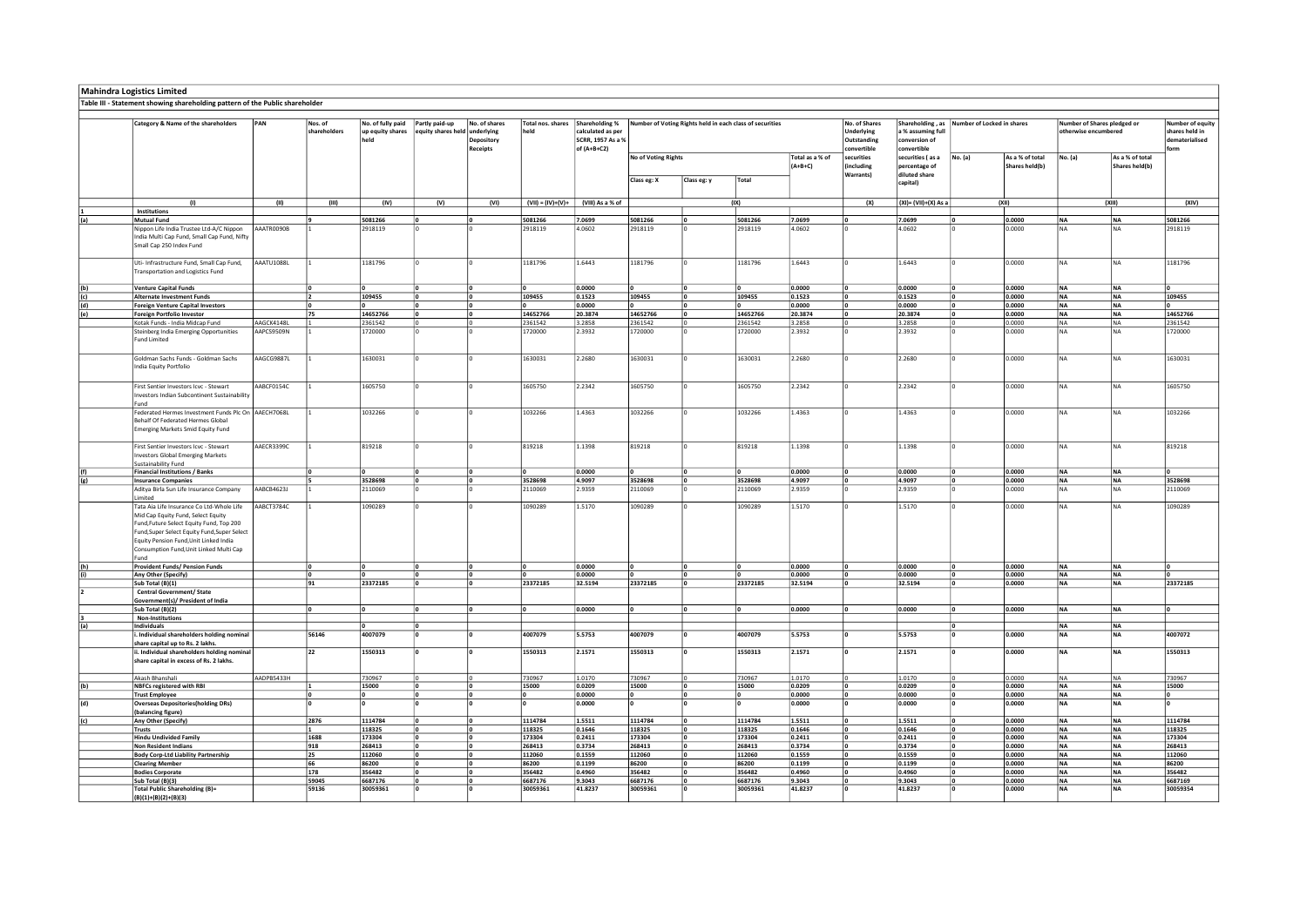| Mahindra Logistics Limited                                                                    |            |                  |                    |        |               |             |                          |               |                     |      |           |                                                           |                             |         |                     |                  |                      |                                    |
|-----------------------------------------------------------------------------------------------|------------|------------------|--------------------|--------|---------------|-------------|--------------------------|---------------|---------------------|------|-----------|-----------------------------------------------------------|-----------------------------|---------|---------------------|------------------|----------------------|------------------------------------|
| Table IV - Statement showing shareholding pattern of the Non Promoter- Non Public shareholder |            |                  |                    |        |               |             |                          |               |                     |      |           |                                                           |                             |         |                     |                  |                      |                                    |
|                                                                                               |            |                  |                    |        |               |             |                          |               |                     |      |           |                                                           |                             |         |                     |                  |                      |                                    |
|                                                                                               |            |                  |                    |        |               |             |                          |               |                     |      |           | Number of Voting Rights held in each class  No. of Shares |                             |         | Number of Locked in | Number of Shares | pledged or otherwise |                                    |
|                                                                                               |            |                  |                    |        |               |             |                          | of securities |                     |      |           | <b>Underlying</b>                                         |                             | shares  |                     | encumbered       |                      |                                    |
|                                                                                               |            |                  | No. of             | Partly |               |             | Shareholding             |               |                     |      |           | Outstanding                                               | Shareholding, as a %        |         |                     |                  |                      |                                    |
|                                                                                               |            |                  | fully paid paid-up |        | No. of shares |             | % calculated             |               | No of Voting Rights |      |           | convertible                                               | assuming full conversion    |         |                     |                  |                      |                                    |
|                                                                                               |            | Nos. of          | up equity   equity |        | underlying    |             | Total nos. as per SCRR,  |               |                     |      |           | Total as a securities                                     | of convertible securities ( |         | As a % of           |                  |                      | Number of equity                   |
|                                                                                               |            | sharehold shares |                    | shares | Depository    | shares      | 1957 As a % of Class eg: |               |                     |      | % of      | <i>lincluding</i>                                         | as a percentage of          |         | total Shares        |                  |                      | As a % of total shares held in     |
| Category & Name of the shareholders                                                           | <b>PAN</b> | ers              | held               | held   | Receipts      | held        | $(A+B+C2)$               |               | Class eg: y Total   |      | $(A+B+C)$ | Warrants)                                                 | diluted share capital)      | No. (a) | held(b)             | No. (a)          |                      | Shares held(b) dematerialised form |
|                                                                                               |            |                  |                    |        |               | (VII) =     | (VIII) As a %            |               |                     |      |           |                                                           | (XI)= (VII)+(X) As a % of   |         |                     |                  |                      |                                    |
|                                                                                               | (11)       | (III)            | (IV)               | (V)    | (VI)          | $(IV)+(V)+$ | of (A+B+C2)              |               |                     | (IX) |           | (X)                                                       | $(A+B+C2)$                  |         | (XII)               |                  | (XIII)               | (XIV)                              |
| <b>Custodian/DR Holder</b>                                                                    |            |                  |                    |        |               |             | 0.0000                   |               |                     |      | 0.0000    |                                                           | 0.0000                      |         | 0.0000              | <b>INA</b>       | <b>NA</b>            |                                    |
| Employee Benefit Trust (under SEBI (Share based                                               |            |                  |                    |        |               |             |                          |               |                     |      |           |                                                           |                             |         |                     |                  |                      |                                    |
| <b>Employee Benefit) Regulations, 2014)</b>                                                   |            |                  |                    |        |               |             | 0.0000                   |               |                     |      | 0.0000    |                                                           | 0.0000                      |         | 0.0000              | <b>INA</b>       | <b>NA</b>            |                                    |
| Total Non-Promoter- Non Public Shareholding (C)=                                              |            |                  |                    |        |               |             |                          |               |                     |      |           |                                                           |                             |         |                     |                  |                      |                                    |
| $(C)(1)+(C)(2)$                                                                               |            |                  |                    |        |               |             | 0.0000                   |               |                     |      | 0.0000    |                                                           | 0.0000                      |         | 0.0000              | <b>INA</b>       | <b>NA</b>            |                                    |